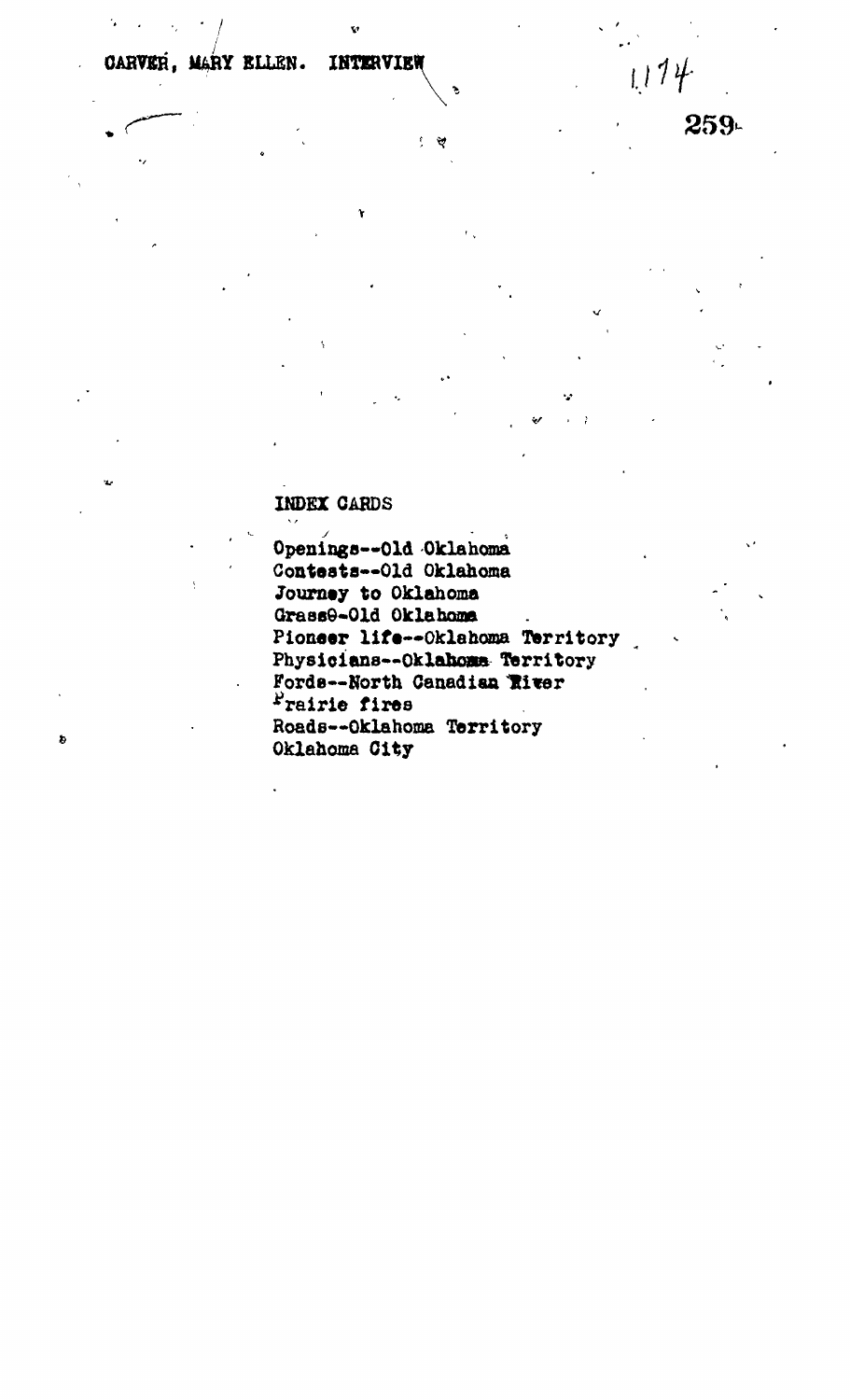**MARY ELLEN. INTERVIEW** 

**1174**

|  | . Field Worker: Amelia F. Harris |  |
|--|----------------------------------|--|
|  | March 29, 1937                   |  |
|  |                                  |  |

BIOGRAPHY OF Mary Ellen Carver (White) (Mrs..) **520 Vest 9^h 8treet ; Oklahoma, City, Oklahoma**

**BORN May II , 186?° Indiana**

**PARSNTS Father , Dr. II, Stinton , Indian \* Made the run of 1889** Mother, Mary Jane Stinton, Kentucky **Mother dead.**

We moved from Indiana to Sedan, Kansas in 1885. We read so much about Oklahoma that Father decided to make the run of 1889. He with a neighbor, Harry Smart, loaded a wagon with a camping out fit driving two big bay mares and a buck board with a high bred race horse hitched to it. Father intended to make the run with him; they fell in line with 1,000 ef people coming to Oklahoma for the same purpose. In due time they got to the line where all were to start from; at the firing of a gun. My father in the buckboard with the race horse, (Old Pumpkins by name) hitched to it, was regsing to go at the signal. Old Pumpkin started, running helter skelter over rock; gullies, pusirie dog mounds. Just running wild **you could not guide him, sometimes both wheels were on the ground** and again only one would be, the other up in the air. He ran this way for about six or seven miles, finally Father got him checked. Father began looking about for vacant suitable claim, he came to some fine second bottom prairie land. He was so exhausted from him wild ride that he almost fell out, drove some stakes down. Then sat and

260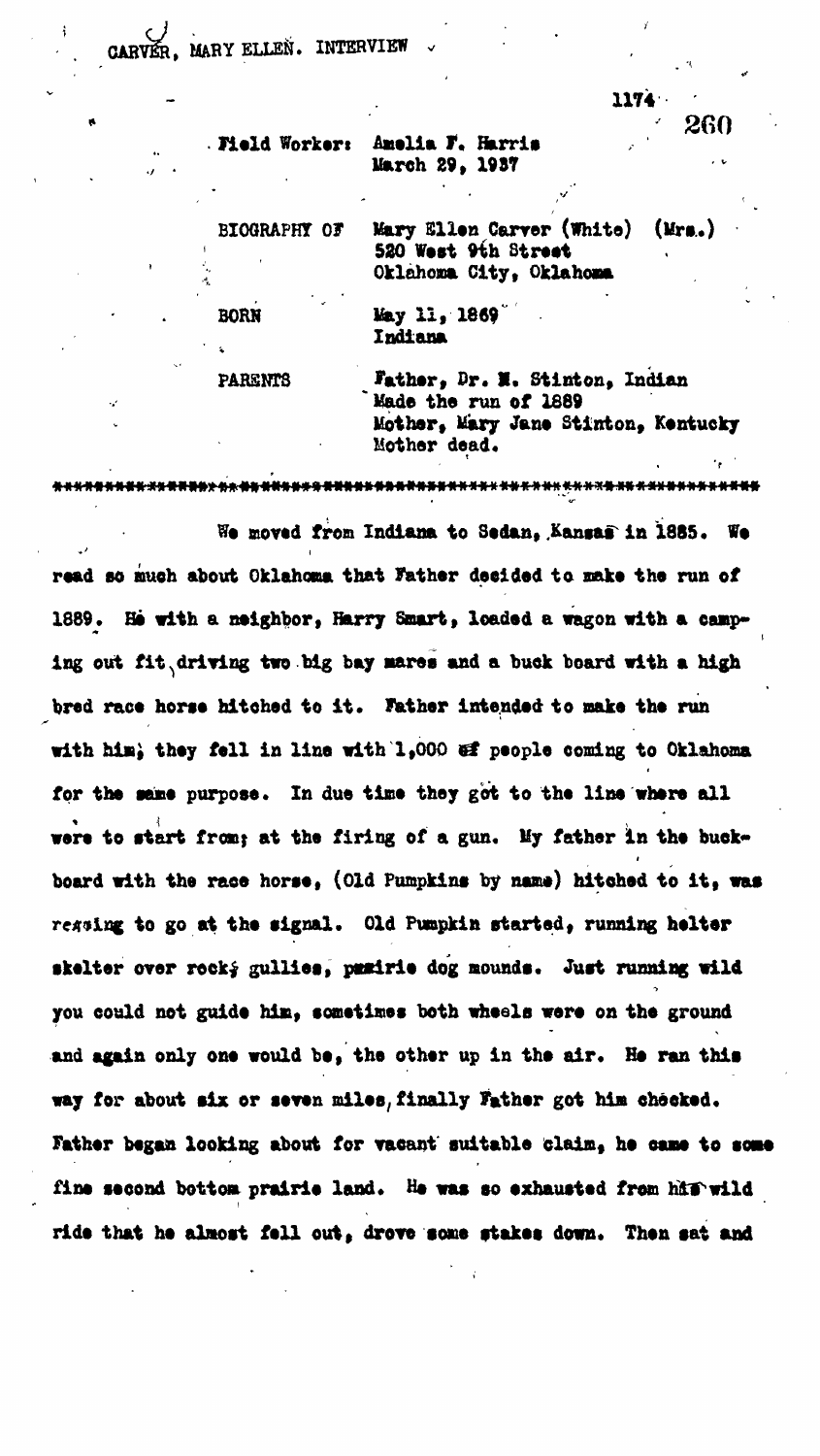. CARVER, MARY ELLEN. INTERVIEWC.

rested for a while, before *etarting* back to the boundry line, where **he had left his "chuck Wagon". The next day he went bask to the hops stead which; was eleven adlee north east ot Oklahoma, fit found** a squatter on his claim. He had quite a time with law suits etc., and finally **Father** paid him a small sum of money to get off of the land.

**' ' '\*" -••• 26 1**

1174

**Father hired a man and they dug a large cave or dug-out so some folks, call them} dug a well and them came back to Kansas for Mother and US children. .**

**Mother and fkthor seemed so happy over Father being so fortunate in securing ouch a fine farm. We started t o Oklahoma in** October 1889, with three wagons loaded with our things and driving a **jersey cow. It took us about two ^eoks to make the trip. It was cold** and it rained, the roads were terrible. and we camped out every night.

**. The first night we got into Oklahoma we camped near an Indian** farm; we went up to their house and gased in wonderment at every thing **they had\*, liother bought SOBS \$tadt from them for a» girls)and they** had a little spotted Indian pony, we children just had to have this **pawy, father bought it. These were very friendly Indians;in fact, all that we over met wore. We finally reached our [and and unloaded our things in this dugout. It had a dirt floor. We were tired and worn** out and any thing in the way of a home looked good , it was beautiful with tall blue stem grass, four or five feet high.

**Father was a doctor and when he was not visiting a patient** he would help the hired man break the ground with oxen team. These oxen **were so strong and could stand more hard work.** 

**By spring there was about 60 acres of land ready to plant j**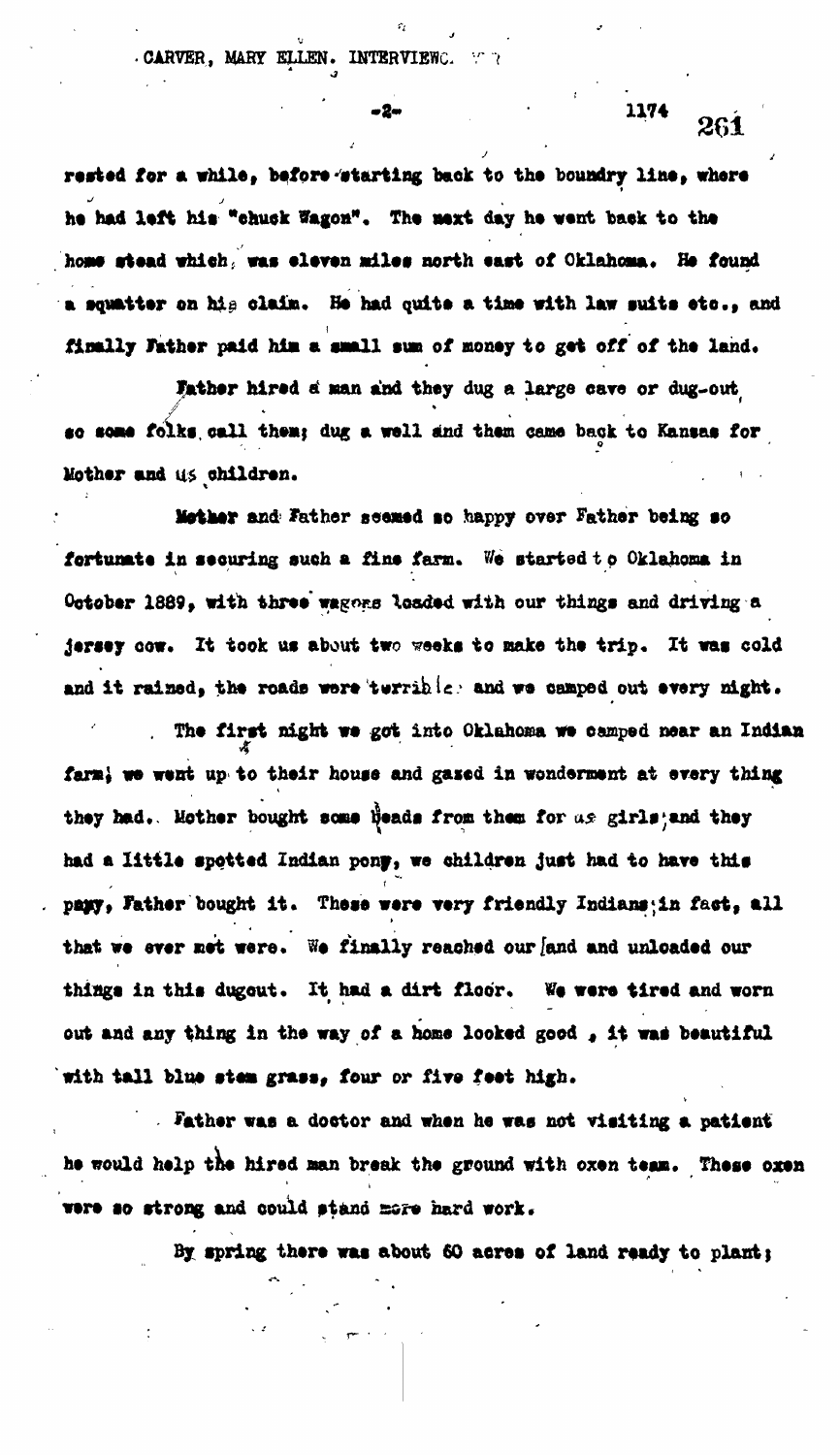**CARVER, MARY ELLEN. INTERVIEW**

**«i . -3- "• 1174** 262 Father set out fruit trees and Mother had a wonderful garden. She raised caned, and dried, also pickled most every thing we grew. We made 40 gallons of kraut (that was the best kraut I ever ate), the next year Father built a four room homse. We were **very proud of our house.**

**The neighbors and the surrounding country found out** Father was a dostor, he rode night and day to patients, sometimes they had the money to pay him, but more often he took his pay in chickens, eggs, butter, or hog or beef meat. It seemed that Father was very considerate of their position, we could always use what ever he brought home. Mother worked hard, beside her house work, washing and ironing, knitting our stocking\$ caps and **mittens, she found time to visit and help the eick,**

I remember the first year we had fruit on our trees, **Mother canned, preserved, dried all she could;thon she selected the** apples and buried them. Father had a big hole dug, first a layer of straw and then a layer of apples, until she had about three or **four bushels. Then put down a layer of straw and last covered with dirt and mounded it up. We buried sweet potatoes and turnips** the same way. We kept pumpkins and onions in the dugout.

**Uy people were very Industrious, and tried to save every thing we raised. Game was plentiful and Father was a good** shot. In this way we: were well supplied.

**We went to school in a frame school building about<sup>1</sup> two miles from home. We had community church and Sunday school in the school house too. We often forded the Canadian river (near where**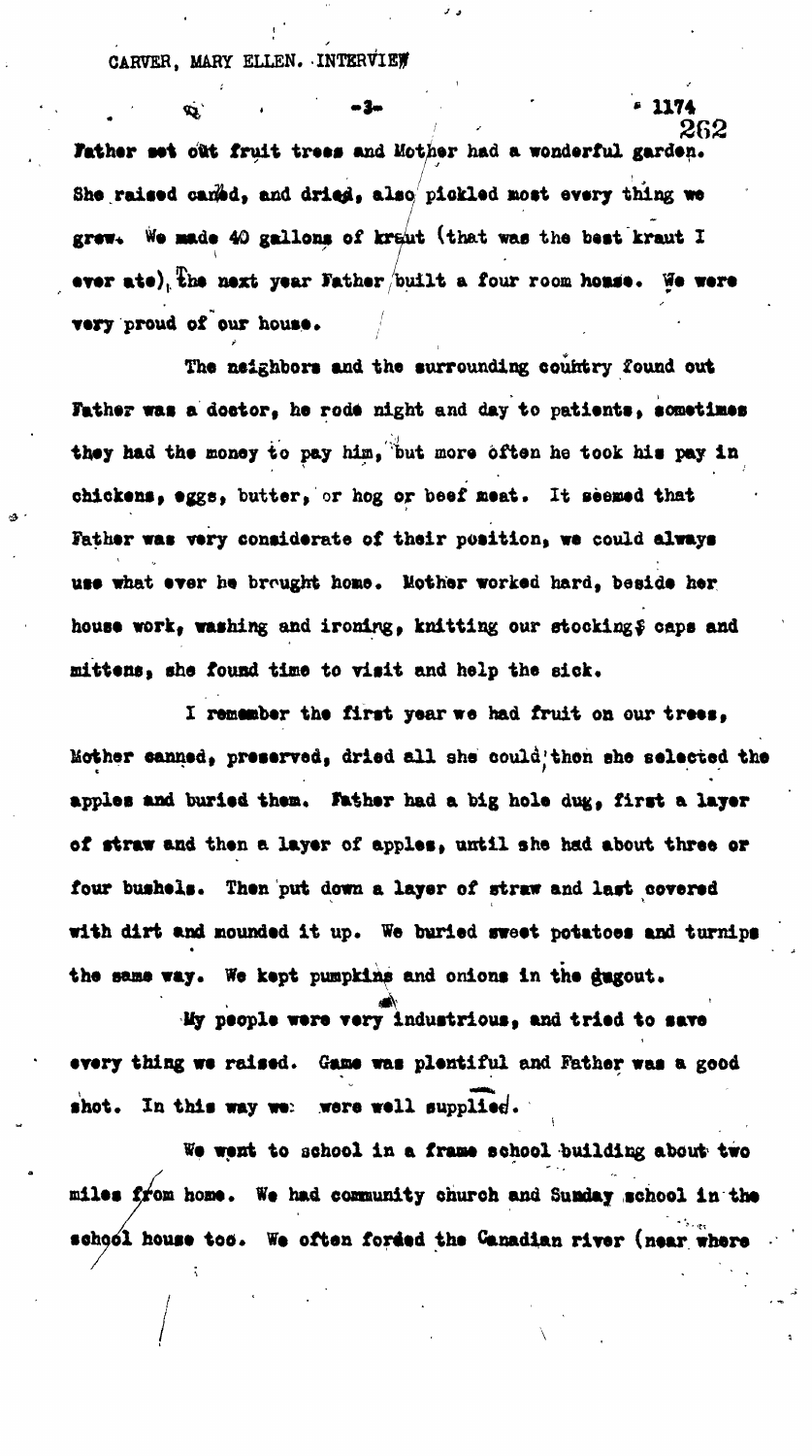Spencer is now) to go to parties and box suppers.

Our race horse "Pumpkins" had one bad habit, that of balking, when we drove him where he did not want to go. One night **be were all dressed (in our Sunday best) to go to a "Candy pulling"** where we had to cross a stream to get there. We were stacked both front and back in our buggy with Mother driving. We got in the middle of the creek when "Pumpkins" balked. Mother talked, coaxed, patted and finally whipped him but he did not budge. Just stood like the rock of Gibralter. W<sub>a</sub>ll I had to crawl on top of his back harness and all with my best bib and tucker on, which I did and gave him a dig with my heels. He gave a big lunge splashing water over every one and nearly throwing every one out. He never balked on the way back home, it always happened when we were going. The wind blew terribly some times, **fine day** we had a highwind, this was in the fall of 1892, some one set the grass enfire. Just in a few minutes the whole country was in a blaze.

We fought fire mearly all day plowed up furrows and started counter fires, every moment we thought we would be wiped out, by the fire. My mother fought fire right by the side of  $\tilde{f}$  **Father and we children too, until we had it stamped out.** 

**Fo enjoyed our farm but we had strencous times. We** bought our groceries in Oklahoma City, in the winter time, We could only travel with a light cart or horse back, as mud would be hub **only travel with a light cart or horse back, as mud would be hub**

**Kother often rode into town, side ways wearing a long black dress or riding skirt over her best dress. This was to protect**